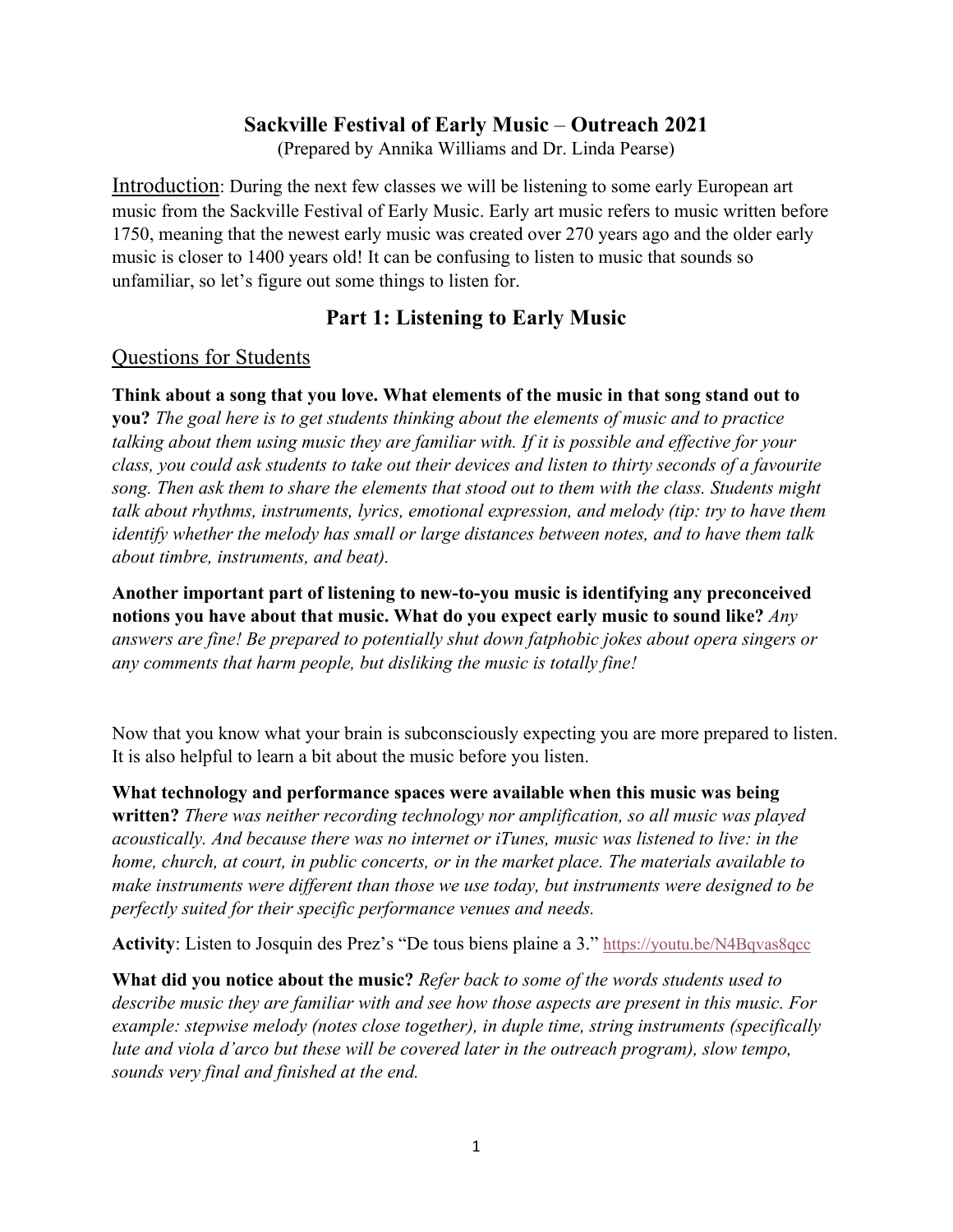# **Part 2: Instruments**

**Activity**. Watch *Recercare* by Marco Dall'Aquila (1480-1544): https://youtu.be/Kx08Aheyb64

#### Questions for students

**Do you recognize any instruments being played?** *They likely will not, but some students may guess cello or guitar which can lead into the next question.*

**Do any of the instruments look or sound like instruments you are familiar with? If so, how?** 

*Cello, guitar, bass and violin will likely be common answers and students can point out that the viola d'arco is played with a bow, the lute has strings that are strummed, they both have tuning pegs at the top, and other observations. It may help to write down students' answers and then group their responses into a few main categories such as method of playing, materials the instrument is made from, instrument sound etc. before moving to the next question.*

**What do all these instruments have in common? What is this family of instruments called?** *This is the string family and all these instruments, like the (insert most common student instrument guesses here), are played by making the strings vibrate to produce sound.*

These specific instruments are called the lute and the *viola d'arco*.

**What is a lute?** *A lute is an instrument that is played by plucking the string. It has a hollow body, like a guitar, with a sound hole that allows the vibrations from the strings to resonate inside the instrument and produce sound. The top of the lute has tuning pegs to allow the player to tune the instrument by changing the tension of the strings and therefore the pitch.*



**Lute 'Ud**

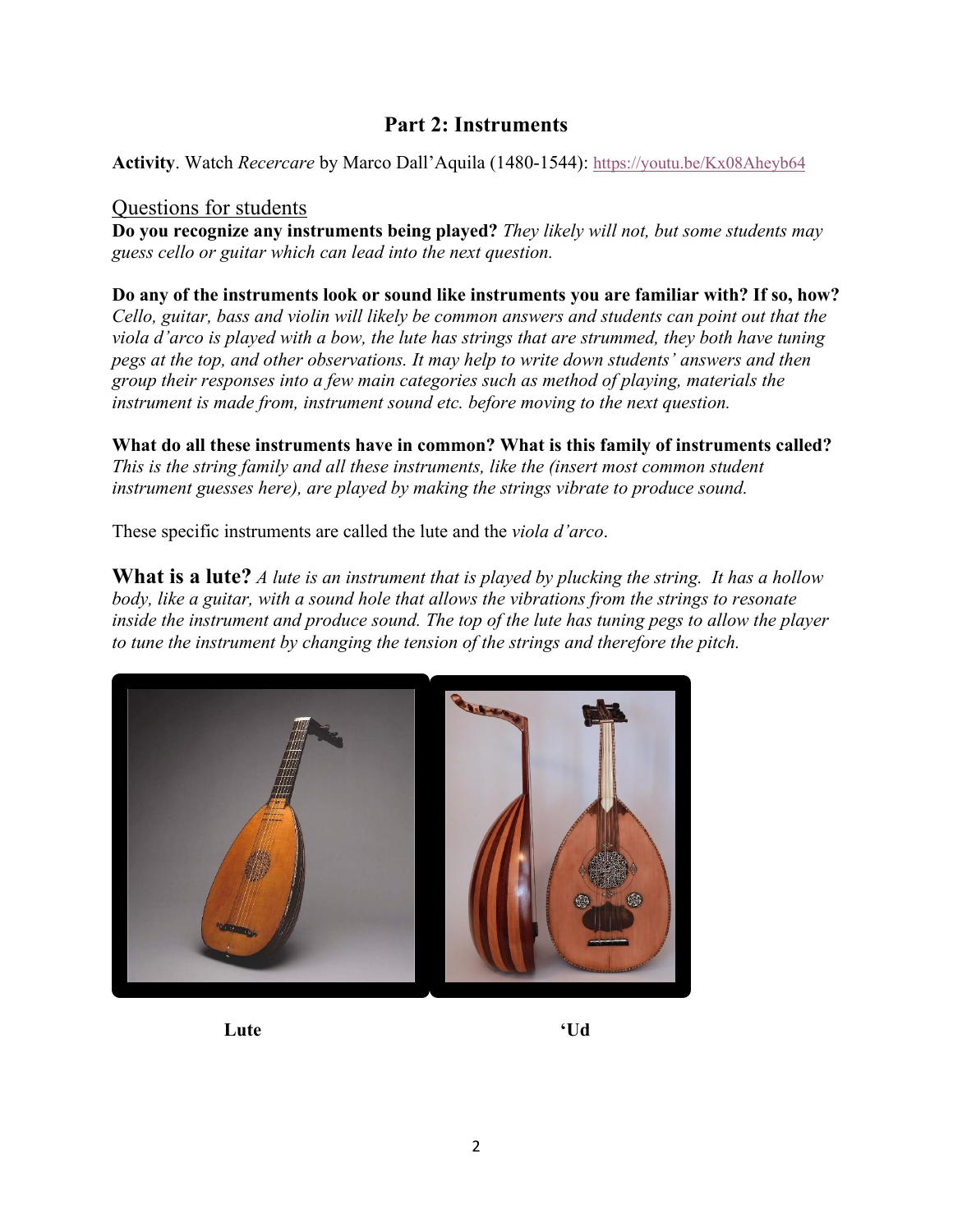*Lutes are similar to the Arab 'ud which can be traced back to the sixth century! The 'ud was played in Europe as early as the ninth century and the Western lute, like the one played in this concert, emerged around the thirteenth century.*

Depending on the history materials students have taken previously, a timeline might help visualize the development of these instruments. Here are some possible timeline events, but feel free to tailor it to suit your classes interests. There might be other events in history that you are studying in class that can be linked with these events.

### Sample Timeline:

- *6th century – 'Ud is born*
- *9th century – 'Ud moves into Europe*
- *11th century – first crusade; Catholic Church attempts to standardize mass and chants*
- *12th century – University of Oxford founded; Hildegard von Bingen, founds her own Abbey and composes music.*
- *13th century – Western Lutes emerge; the Ottoman Empire is founded*
- *14th century – Black Plague; Ars Nova period begins; Katherine of Sutton writes first recorded play by a woman*
- *15th century – printing press invented; Renaissance Era begins in music; polyphony (many voiced music) becomes standard*
- *16th century – Josquin des Prez and Palestrina compose beautiful sacred music; Shakespeare writes plays in Elizabethan England; Maddalena Casulana in Venice becomes the first woman to publish her own music;*
- *17th century – opera emerges combining sung music, drama, costumes and sets; women increasingly gain access to public performance; Francesca Caccini and Barbara Strozzi are important women composers; Galileo argues that the planets rotates around the sun*
- *18th century – Bach dies in 1750; Louis XIV's reign in France ends; American Revolution; expulsion of the Acadians; Joseph Bologne, Chevalier de Saint-Georges* is composing in France

*Lutes were especially important in Renaissance and Baroque music because they were versatile ensemble and accompaniment instruments. Lutes played basso continuo – the part of the music that provides other players with the bass line and chord progression that the whole piece is based on. In this way the Lute functioned similarly to a rhythm guitar or bass in a jazz or rock band: it supported other musicians with harmony and rhythm. Lutenists read symbols called figured bass but also had their own notation known as Lute Tablature. Figured bass is comparable to chord charts we use today. Lute tablature looks a lot different.*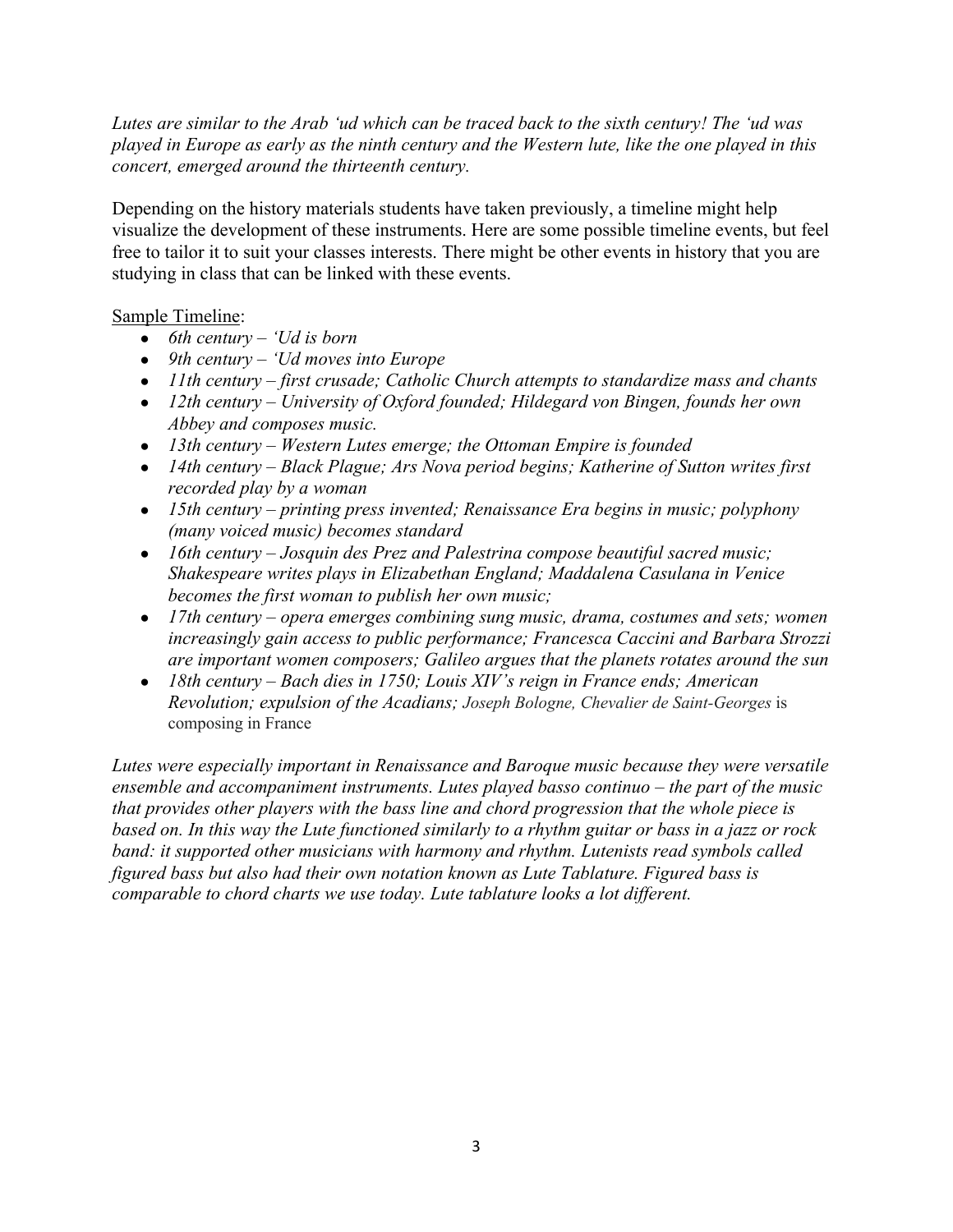#### **Lute Tabulature**

This image shows the song "It Was a Lover and his Lass" by Thomas Morley in *First Book of Songs and Ayres* (1600).

The lute tablature tells players which fret on each string to hold down to play the desired notes.

**Activity**: Listen to lute tablature in action here with Dowland's "Sorrow Stay" sung by Andreas Scholl:

https://www.youtube.com/watch?v=smH1rIZyea4



Present-day guitar players might read chord symbols like these (see across).

This is the lead sheet from "Driver's license" by Olivia Rodrigo (2021), chords https://tabs.ultimate-guitar.com/

From these chord symbols guitarists know what notes to play and can improvise different ways of strumming or picking the strings until the music sounds the way they want.

#### [Verse 1] G I got my driver's license last week  $Em7$ Just like we always talked about  $Em7$ 'Cause you were so excited for me Cadd9 To finally drive up to your house Cadd9 But today I drove through the suburbs G Crying 'cause you weren't around G And you're probably with that blonde girl G Who always made me doubt  $Em7$ She's so much older than me  $Em7$

- She's everything I'm insecure about Cadd9
- Yeah, today I drove through the suburbs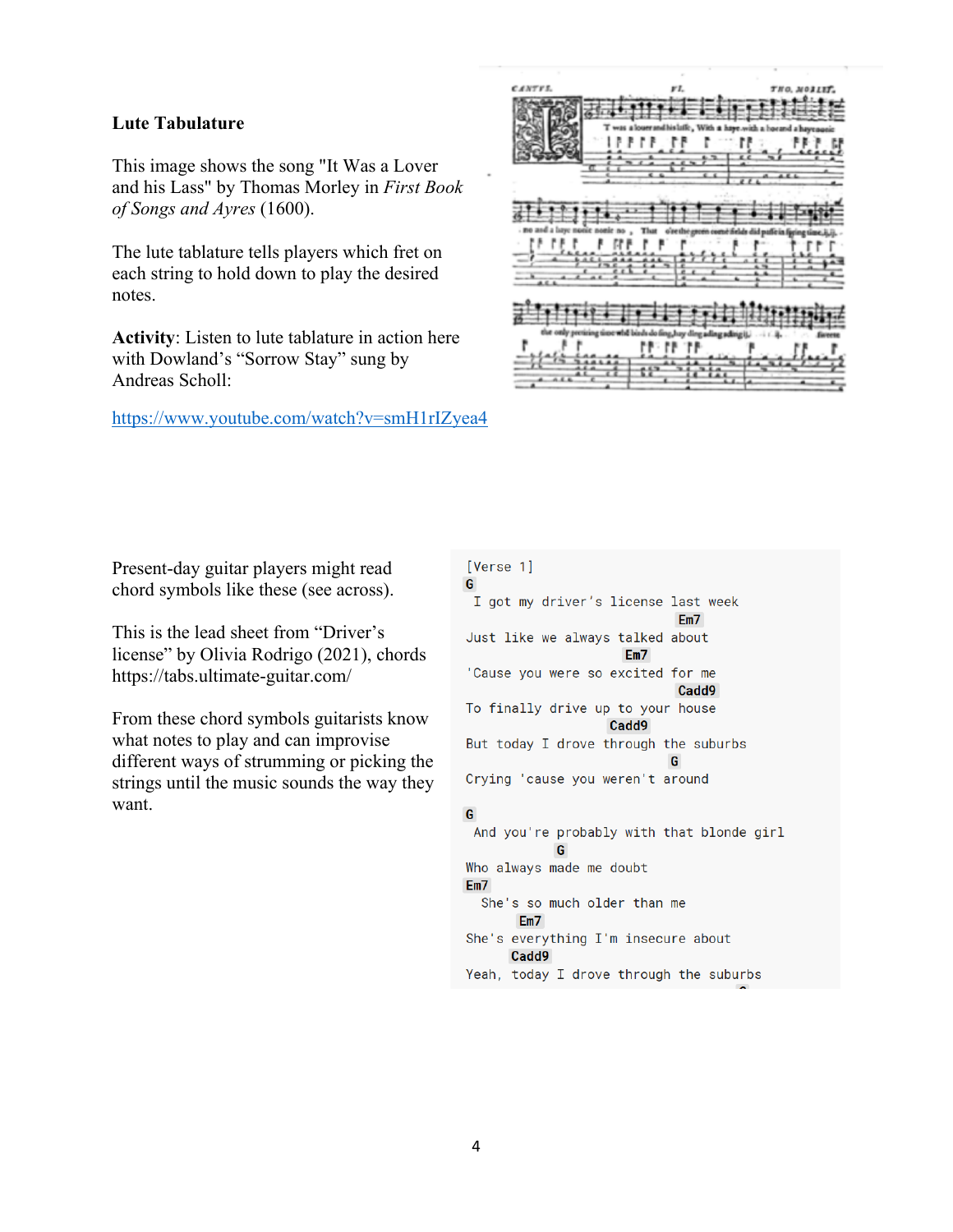Lute players can also look at figured bass and do the same thing. The numbers in this case, tell the lutenist which intervals should sound above the bass note. See this figured Bass exercise from https://www.mymusictheory.com/



*The lute was popular through most of Europe but in Spain it was overtaken by its cousin the vihuela. The vihuela was similar to the lute: it is a stringed instrument with a hollow wooden body. In Spain many people played the guitar while the aristocracy played the vihuela.* You'll hear the vihuela in later Sackville Early Music Festival videos!

**Activity:** Listen again to the *Recercare* (https://youtu.be/Kx08Aheyb64) and pay attention to the lute heard at 0:05–0:30.

*The final instrument you will hear in this concert is the viola d'arco. The viola d'arco is a bowed instrument, meaning it is played by moving a horsehair bow across the instrument's strings, making the strings vibrate and create sound. The viola d'arco is held between the player's legs, like a cello. The viola d'aro dates back to the Medieval era and is an ancestor of another popular early music instrument the viola da gamba.*

**Activity:** Listen one more time to the same track but this time, list to the *viola d'arco* and start the video at 1:45–2:00.

# **Part 3: Music and Dance**

In this concert music and dance are working together to communicate with the audience, watch clip of *Al Alba venir* and *De mon triste displasir* here: https://youtu.be/2ds9QT4Iu90

Questions for Students **Did you like the fusion of dance and music? Why or why not?** *There are no wrong answers!*

**Where else do you see music and dance together?** *Ballet, musicals, music videos, Tiktok, etc.*

**How did the music and dance reflect each other?** Some possible answers: *She moved fast when the music was faster, slower when the music was slower; she looked like she was listening to the musicians; the musicians are paying attention to her; she slows and holds her motion when there are small pauses at the ends of phrases; her movement emphasizes the downbeats.*